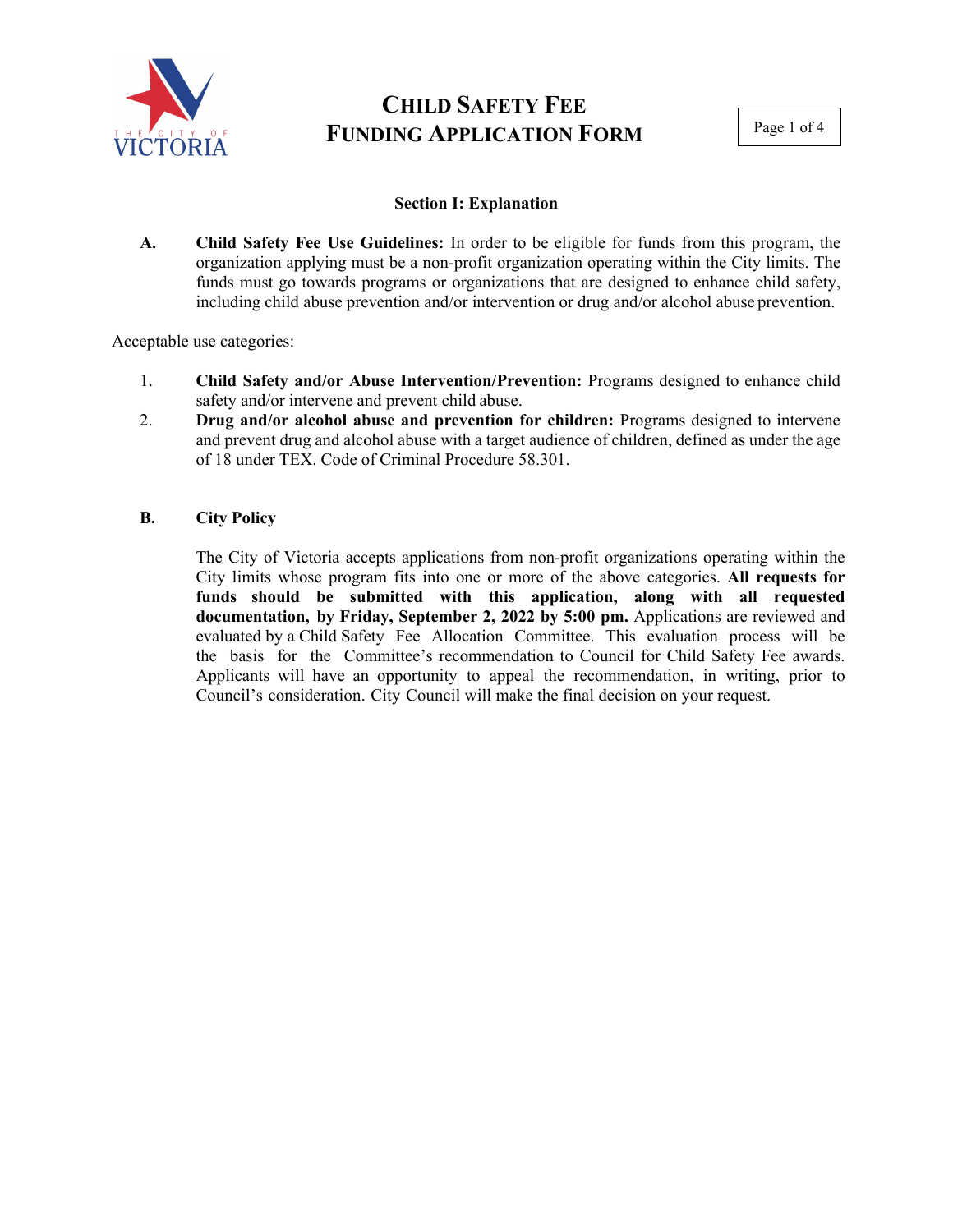## **Section II: Form**

| <b>Organization Information</b>                                                                                                                                                                                                                                                           |                                                            |
|-------------------------------------------------------------------------------------------------------------------------------------------------------------------------------------------------------------------------------------------------------------------------------------------|------------------------------------------------------------|
|                                                                                                                                                                                                                                                                                           |                                                            |
|                                                                                                                                                                                                                                                                                           |                                                            |
|                                                                                                                                                                                                                                                                                           |                                                            |
| Contact Name: Contact Phone Number:                                                                                                                                                                                                                                                       |                                                            |
| Contact Email: Letters and the contract Email:                                                                                                                                                                                                                                            |                                                            |
|                                                                                                                                                                                                                                                                                           |                                                            |
|                                                                                                                                                                                                                                                                                           |                                                            |
| Amount requested for this program for 2023:<br>% of Total Program Budget:<br>Estimated # of unduplicated COV residents under 18 years of age:<br>Estimated # of services provided to COV residents under 18 years of age<br>Estimated Cost per COV resident under 18 years of age served: | <u> 1980 - Johann Barn, amerikansk politiker (d. 1980)</u> |
| Expected results of this program:                                                                                                                                                                                                                                                         |                                                            |
|                                                                                                                                                                                                                                                                                           |                                                            |
|                                                                                                                                                                                                                                                                                           |                                                            |
|                                                                                                                                                                                                                                                                                           |                                                            |
|                                                                                                                                                                                                                                                                                           |                                                            |
|                                                                                                                                                                                                                                                                                           |                                                            |

A brief summary of the program is as follows: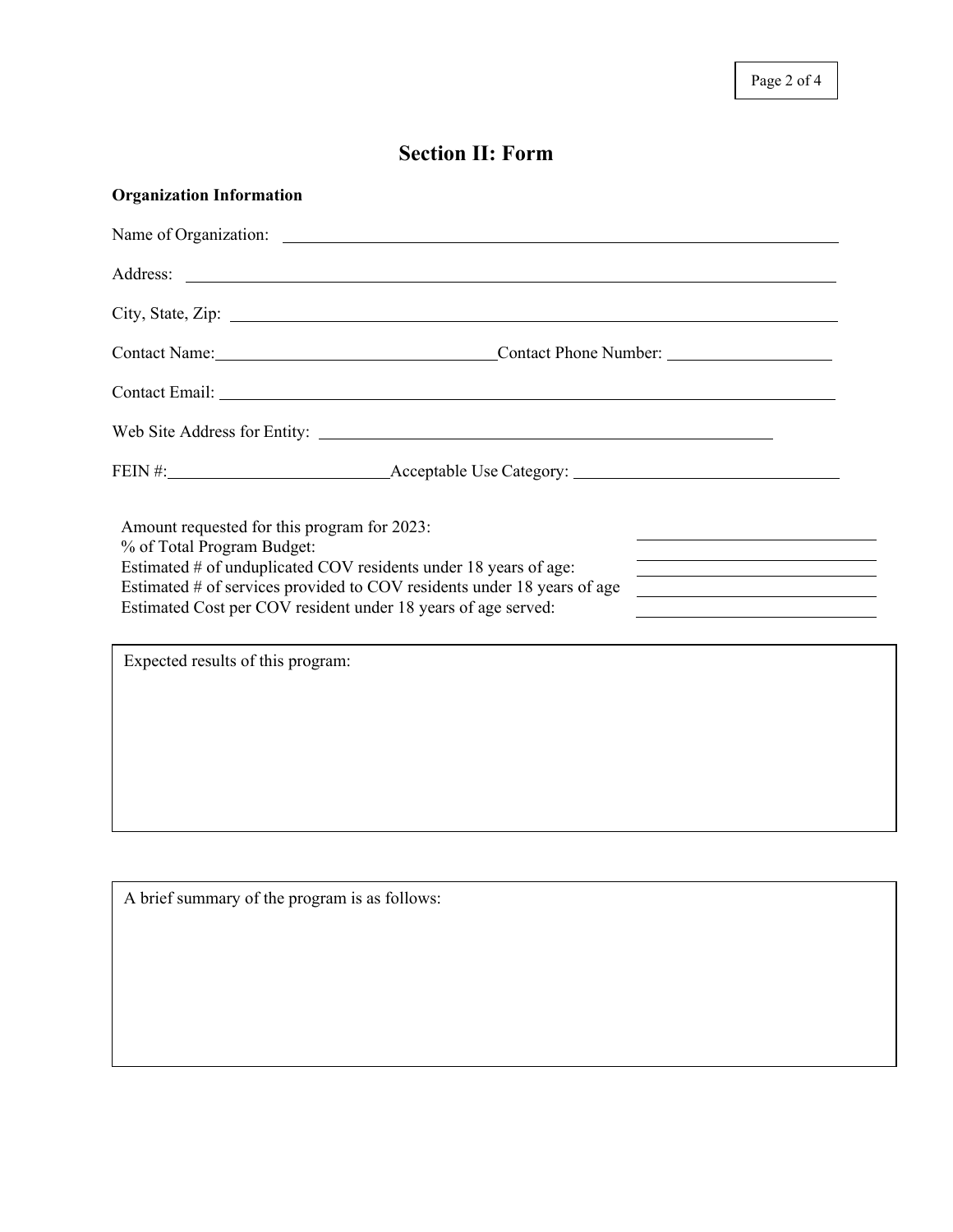Describe your organization and how Child safety fees will be used:

| This proposal was submitted on the | day of | .2022 |
|------------------------------------|--------|-------|
|------------------------------------|--------|-------|

Signed: Signed: Signed: Signed: Signed: Signed: Signed: Signed: Signed: Signed: Signed: Signed: Signed: Signed: Signed: Signed: Signed: Signed: Signed: Signed: Signed: Signed: Signed: Signed: Signed: Signed: Signed: Signed

Print Name:<br> **Organization Board Chair**<br>
Print name:<br> **Organization I** 

**Organization Executive Director** 

**Date received by City of Victoria:**